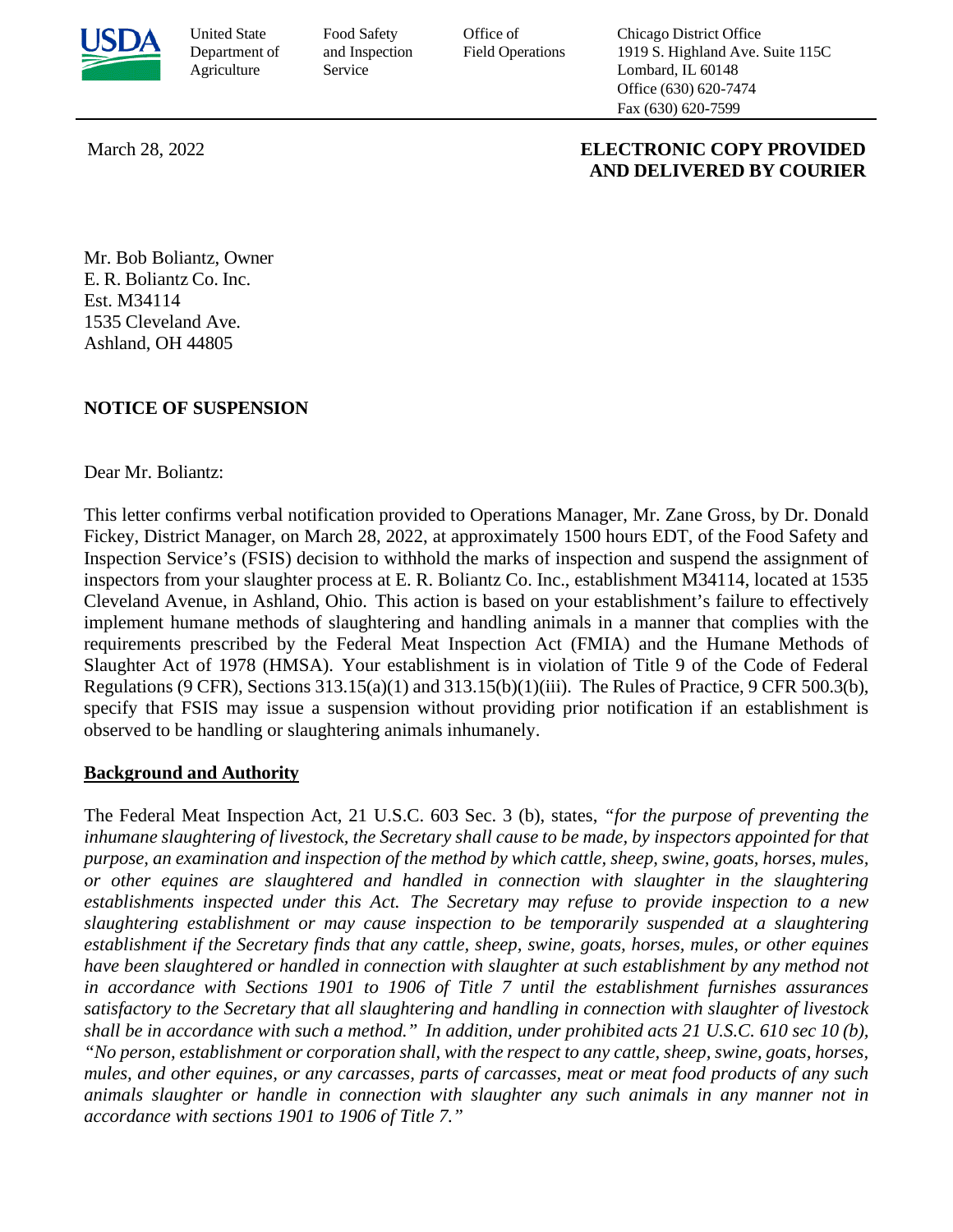The Humane Methods of Slaughter Act, 7 USC 1901, states, *"The Congress finds that the use of humane foreign commerce. It is the policy of the United States that the slaughtering of livestock and the handling methods in the slaughter of livestock prevents needless suffering; results in safer and better working conditions for persons engaged in the slaughtering industry; brings about improvement of products and economies in slaughtering operations; and produces other benefits for producers, processors, and consumers which tend to expedite an orderly flow of livestock and livestock products in interstate and of livestock in connection with slaughter shall be carried out only by humane methods."* 

 *connection with slaughtering shall be deemed to comply with the public policy of the United States unless*  The Humane Methods of Slaughter Act, 7 USC 1902, states, *"No method of slaughtering or handling in it is humane."* When an egregious situation exists, FSIS can refuse to render inspection and indefinitely withdraw inspection from an establishment provided the establishment is afforded the right to an administrative hearing.

 found in 9 CFR 500. The Rules of Practice describe the types of enforcement action that FSIS may take complaint to withdraw a Grant of Federal Inspection. Under the authority of the above Acts, FSIS has prescribed rules and regulations for establishments producing meat and poultry products, including the requirements pertaining to the humane slaughter of livestock in 9 CFR 313. FSIS has also developed Rules of Practice regarding enforcement, which can be to include a withholding action and/or suspension, with or without prior notification, and for filing a

# **Findings/Basis for Action**

 handheld captive bolt device attempt to stun a bull. The bull was confined within the knock box but was remain conscious, standing, moving, and lowering its head in response. The employee reloaded the device delay, the employee was able to place the device and attempt to stun the animal; however, the device did retrieved the preloaded backup captive bolt device from the immediate area, and again waited for the bull On March 28, 2022, at approximately 1345 hours while performing HATS Category VIII Stunning Effectiveness, the FSIS Consumer Safety Inspector (CSI) observed an establishment employee using a not restrained in the head catch. The employee placed and discharged the captive bolt device onto the head of the free-standing bull, with the bolt striking and penetrating the skull. The bull was observed to and waited for the head to return to a position so that a corrective action stun could be placed. After a not fire and the bull continued to move its head freely, attempting to evade placement. The employee to present its head so the stun could be attempted. Once the head was in a position to place the device accurately, the employee placed and discharged the device, rendering the bull unconscious at that time. The knock box was tagged with U.S. Rejected tag B29703631 and establishment management was notified verbally that the slaughter process was under regulatory control.

 attempt was observed to fail. This resulted in a significant delay administering the corrective action stun. occurrence of this inhumane handling incident as described is considered egregious and a violation of the The failure to effectively stun the animal with a single attempt is noncompliant. The animal was not sufficiently restrained to limit free movement and ensure accurate placement after the initial stunning Additionally, the failure of the captive bolt device to fire when reloaded contributed to the delay. The corrective action stun was not administered in a manner considered immediate. By definition, the humane handling requirements as prescribed by 21 U.S.C. 603, Section 3 (b) of the FMIA, and 7 U.S.C. 1901 and 1902 of the HMSA of 1978.

 *unconsciousness in the animals before they are shackled, hoisted, thrown, cast, or cut. The animals shall be stunned in such a manner that they will be rendered unconscious with a minimum of excitement and* You have failed to meet the requirements of 9 CFR 313.15(a)(1) which states in part, *"The captive bolt stunners shall be applied to the livestock in accordance with this section so as to produce immediate*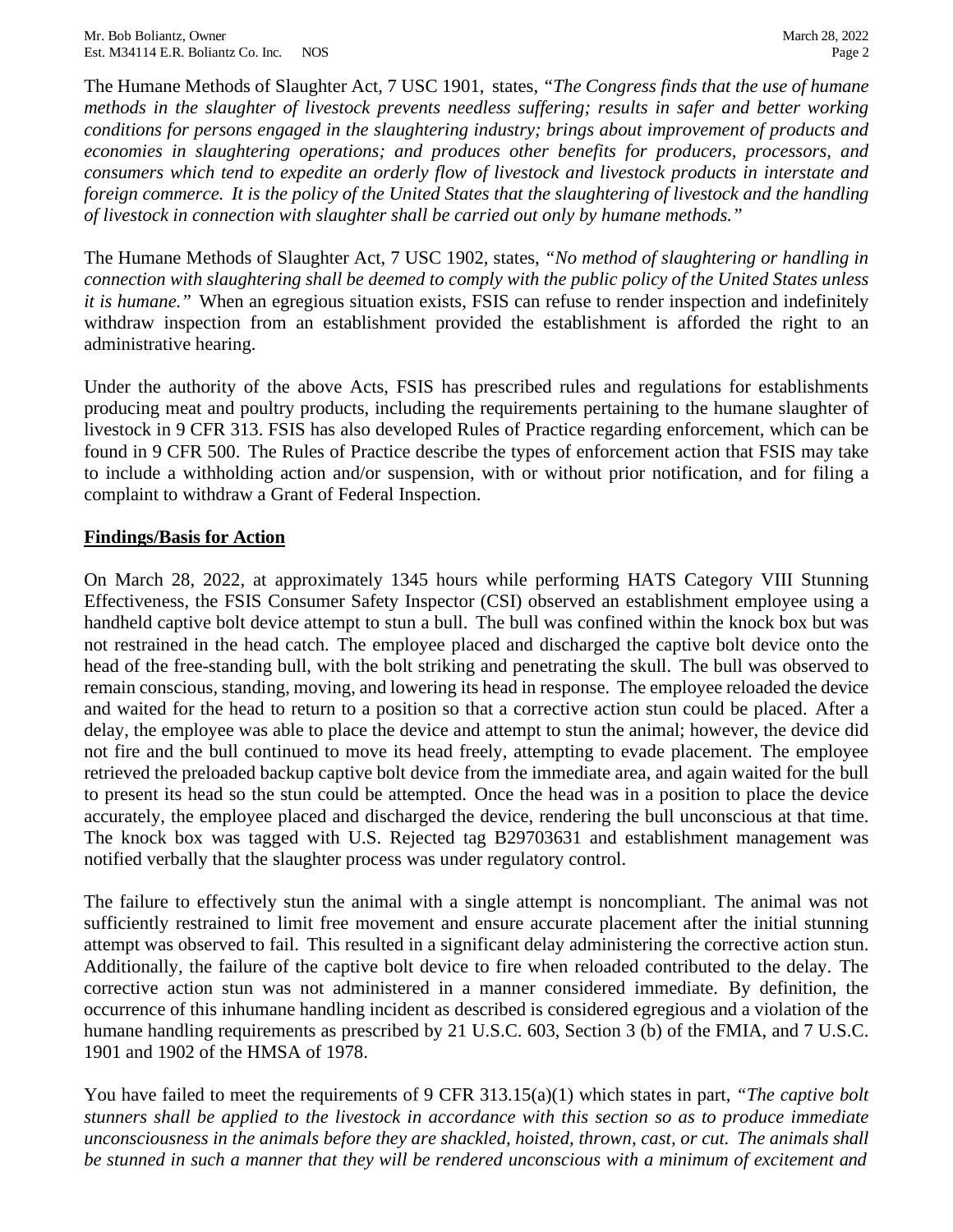*discomfort;"* and 9 CFR 313.15(b)(1)(iii) which states in part, "*The stunning area shall be so designed and constructed as to limit the free movements of animals sufficiently to allow the operator to locate the stunning blow with a high degree of accuracy.*"

# **Summary and Conclusion**

 *Handling and Slaughter of Livestock*." Additionally, on October 23, 2013, FSIS introduced new guidance,  titled "*FSIS Compliance Guide for a Systematic Approach to the Humane Handling of Livestock*." Within the guidance material is information intended to better ensure the humane treatment of livestock presented discomfort, and accidental injury regarding the humane handling of livestock to include the four On September 9, 2004, FSIS published "*Humane Handling and Slaughter Requirements and the Merits of a Systematic Approach to Meet Such Requirements*" in the Federal Register Notice (54 Fed. Reg. 54625). On September 24, 2020, FSIS released FSIS Directive 6900.2 Revision 3, entitled, "*Humane*  for slaughter. The guidance material provides a set of practices designed to minimize excitement, components of a robust systematic approach to humane handling.

 In cases where an egregious humane handing incident is observed by FSIS inspection program personnel issued if an establishment maintains a written systematic approach that meets the criteria for robustness. (IPP), the Agency provides for regulatory discretion in the decision of the type of enforcement action You do not maintain a written humane handing program that is considered robust at this time.

 necessary based on your response. The corrective actions in your response should address the following: Please provide this office with a written response to this NOS with corrective actions and preventive measure to restore and maintain regulatory compliance. We will determine if any further actions are

- 1. Identify the specific reason(s) why the events described occurred.
- 2. Describe the specific action(s) that will be implemented to eliminate the cause of the incident and prevent future recurrences.
- 3. Describe the specific future monitoring activity or activities that your establishment will employ to ensure the actions implemented are effective.
- 4. Provide any supporting documentation and records maintained and associated with your proposed corrective actions and preventive measures.

 Your proposed corrective actions and preventive measures should include any times and/or dates for completion of these proposed activities.

You have the right to appeal this matter. Your appeal should be addressed to the following:

 Executive Associate for Regulatory Operations Food Safety and Inspection Service, USDA South Building Room 3159 Cell: (202) 450-0330 Melissa Moore Office of Field Operations 1400 Independence Ave. SW Washington, DC 20250 [melissa.moore1@usda.gov](mailto:melissa.moore1@usda.gov)

 228, on November 29, 1999. As specified in Section 500.5(d), should you request a hearing, FSIS will In addition, you may also request a hearing regarding this determination pursuant to FSIS' Rules of Practice (9 CFR Part 500). The Rules of Practice were published in the Federal Register, Vol. 64, No.